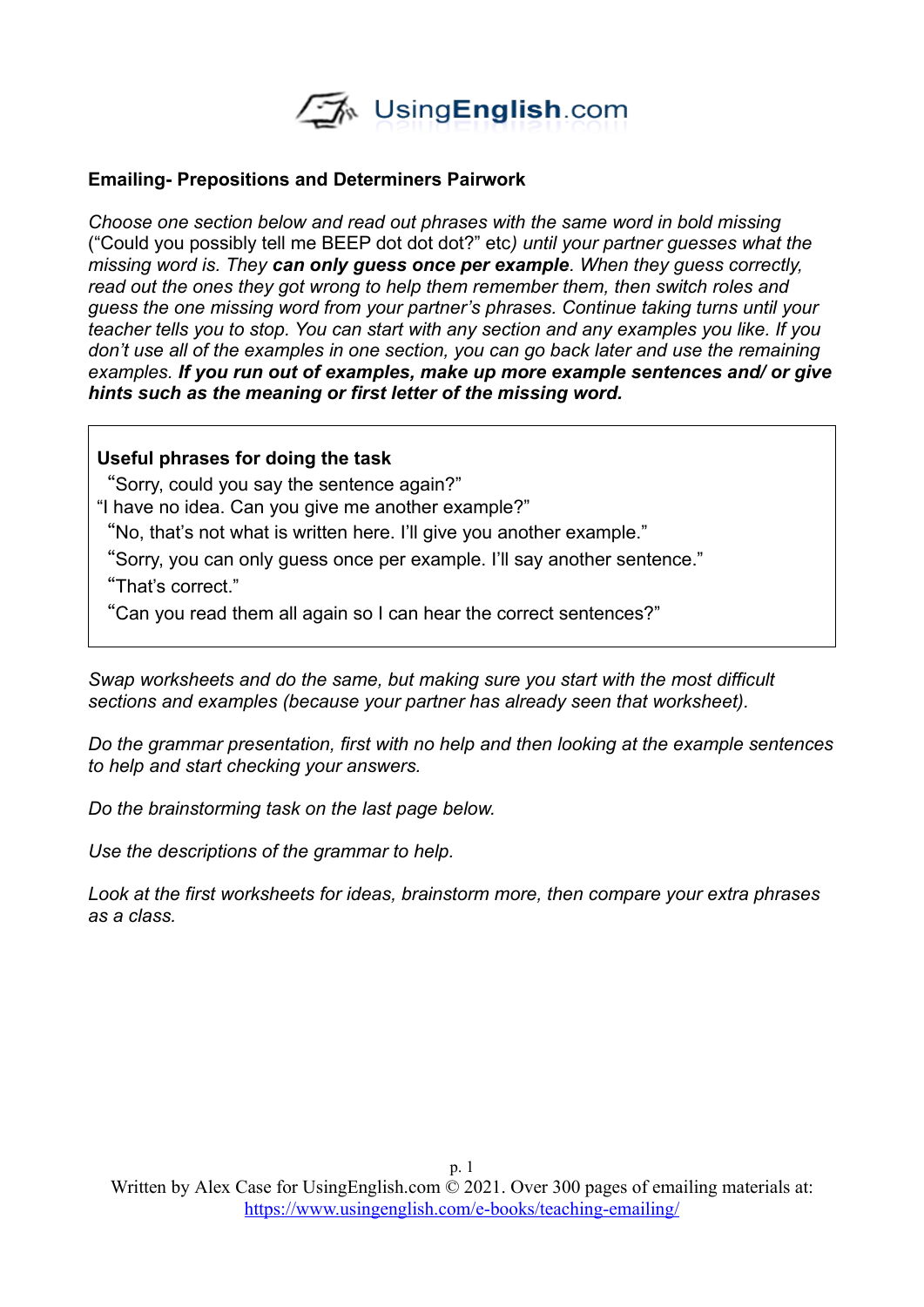

## **Student A**

## **About**

- Could you possibly tell me something **about** the next sales conference?
- How **about** coming for a drink with us on Tuesday?
- I'd like to enquire **about** your new range of products.
- I'm sorry **about** that.
- You also asked me **about**…
- I'm writing to you **about** our meeting next week.

## **Any**

- **Any** feedback you can give me on this would be gratefully accepted.
- If you have **any** more questions, please let me know.
- Please do not hesitate to contact me if I can be of **any** further assistance.
- Once again, please accept our sincerest apologies for **any** inconvenience caused.

## **As**

- **As** promised, I'm sending you a copy of...
- **As** we discussed, here are my proposals for...
- That's no problem. I'll finish it as soon **as** I can.

## **In**

- I don't have time to reply in detail at the moment, but...
- I have to go to a meeting in a minute but I thought I'd better let you know...
- I would be very grateful if you could take action **in** the next few days.
- I'm writing to you **in** connection with the meeting next week.
- I'm writing to you **in** order to check your progress on...
- Sorry for the delay **in** arranging this.
- Thank you **in** advance.
- The person **in** charge of this will email you soon.
- We are expecting a decision **in** the next few days.

## **My**

- **•** Please give **my** regards to John.
- I'll ask one of **my** colleagues to contact you.
- **•** Pass **my** best wishes onto John.
- Give **my** love to John.
- **Sorry for my late reply.**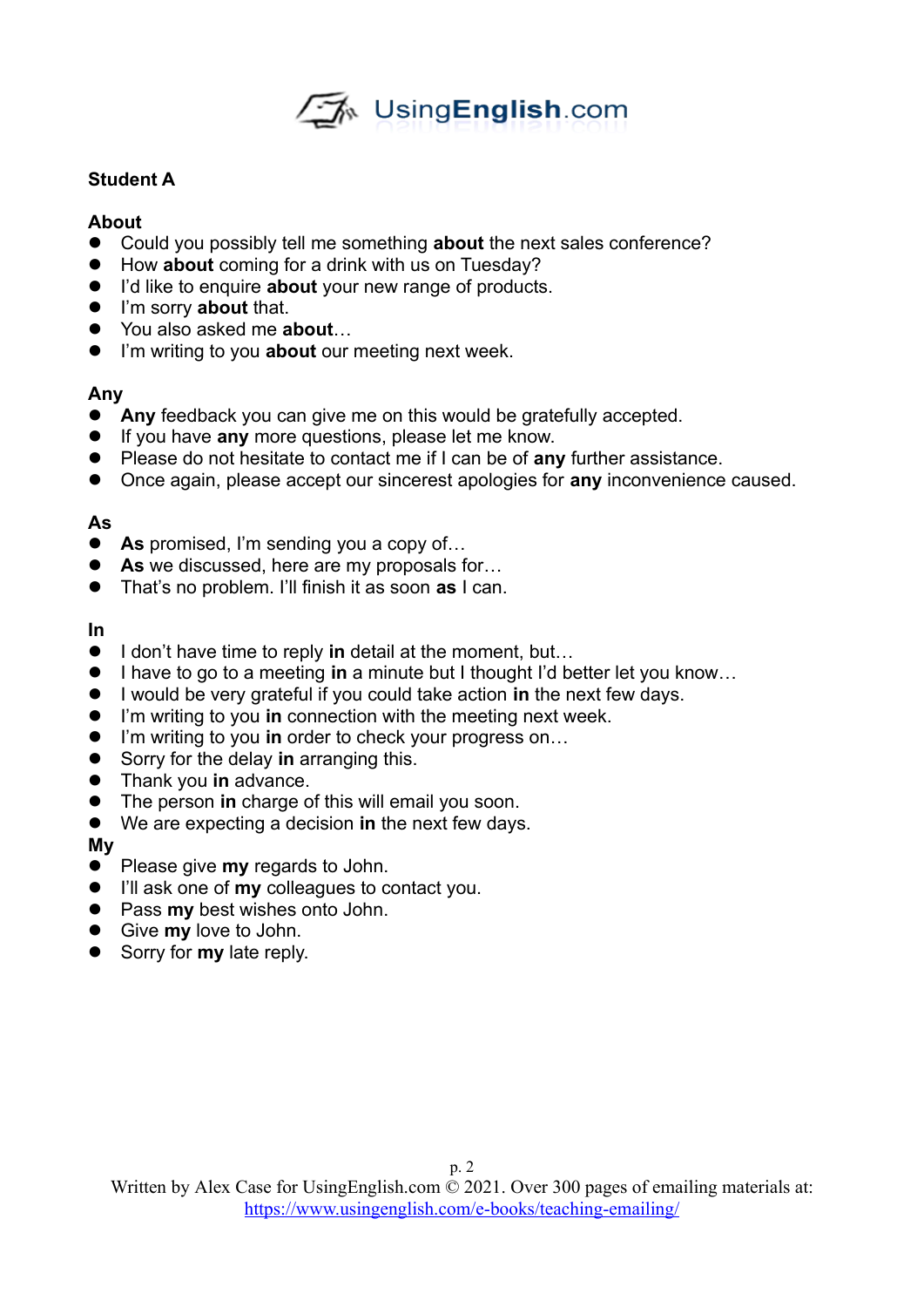

## **The**

- All **the** best
- Are you available **the** week after next?
- Here's **the** information that you asked for.
- I'm afraid that's **the** best I can do.
- I'm afraid this really needs to be finished by **the** end of the week
- I'm writing to you about **the** meeting next week.
- Please see **the** attached XL document for more details.
- Please find **the** document attached.
- **•** Please see the information below.
- Thank you for making **the** time to see me yesterday.
- This is due to the fact that...

## **With**

- **I** hope that is acceptable with you.
- I'll complete it next week, if that is okay **with** you.
- I'm available the day after tomorrow, if that is convenient **with** you.
- Unfortunately, I was not completely satisfied **with** your hotel's…
- Why don't you come **with** us?

# **Your**

- **I** liust got **your** request for...
- I'm looking forward to receiving **your** comments.
- **I** hope you and **your** family are well.
- **Your** attendance would be very much appreciated at this event.
- I'm sorry that it's taken me so long to reply to **your** email.
- Thank you for **your** patience.
- Thanks for **your** email.

# **- (= nothing, no preposition or determiner)**

- $\bullet$  About the meeting next week...
- I'm afraid I'm attending a conference overseas on that day.
- $\bullet$  How are things?
- $\bullet$  Regarding the meeting tomorrow afternoon,...

*Swap worksheets and do the same, but making sure you start with the most difficult sections and examples (because your partner has already seen that worksheet).*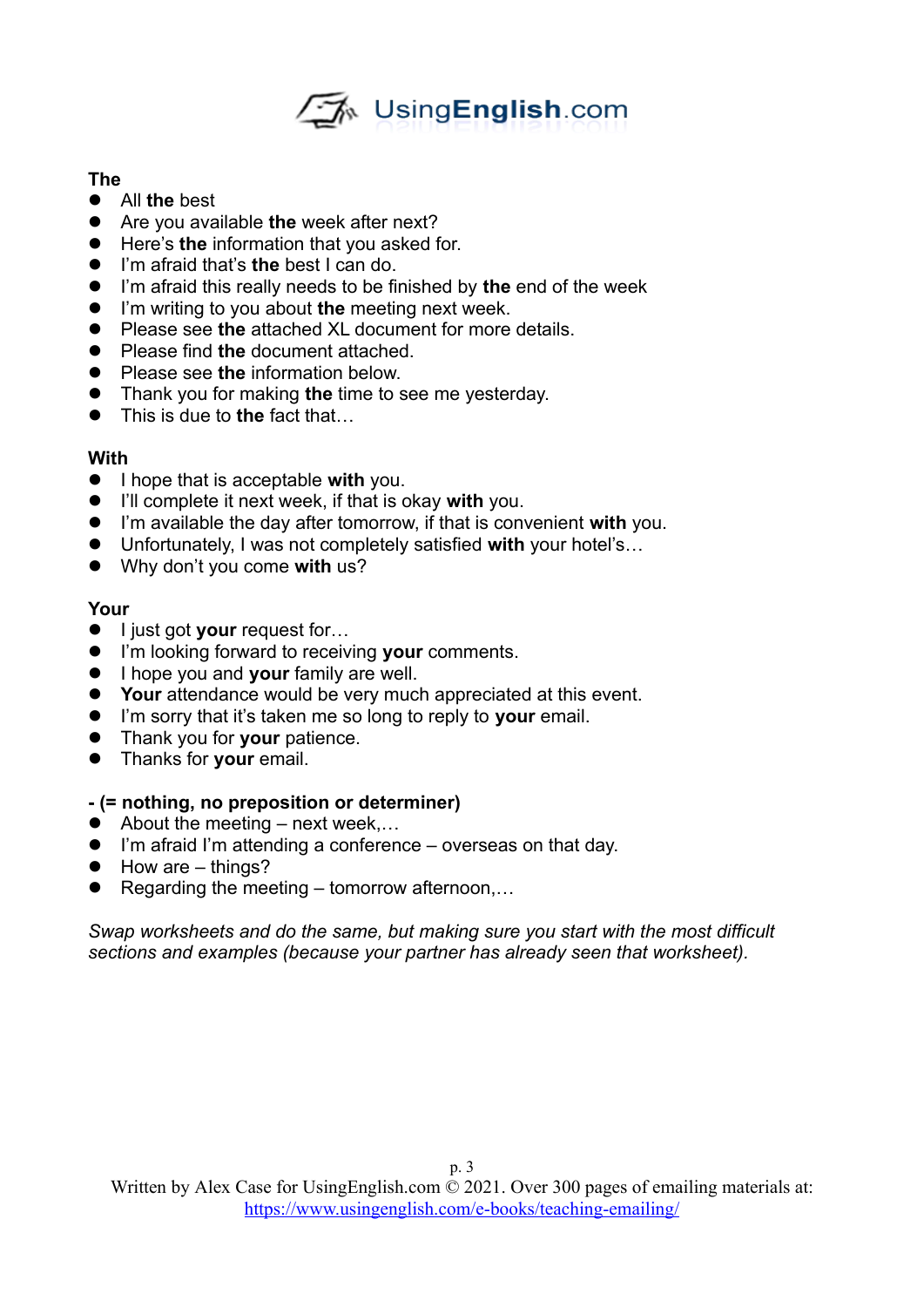

## **Student B**

- **A**
- If anything about that isn't clear, please drop me **a** line.
- If you could get this finished by Friday, that would be **a** great help.
- **•** It was **a** pleasure to meet you yesterday.
- Just **a** quick note to say...
- Just **a** few words about...

## **Any**

- **Any** assistance you could give me with this matter would be greatly appreciated.
- I would be very glad to fit you **any** time after that.
- If you need any further details, please feel free to contact me at **any** time.
- If you need **any** further information about this matter, please feel free to contact me.

## **At**

- Any help **at** all would be much appreciated.
- I'm afraid that is not really possible **at** this time.
- If you have any further questions, please do not hesitate to contact me **at** any time.
- If you look at page three of the document attached, you will see that...
- That would have been great, but **at** that time I'm meeting…
- Unfortunately, I will be flying abroad **at** just that time.

## **For**

- I'd like to ask **for** some information about...
- Monday is best **for** me.
- That is perfect **for** me. I look forward to seeing you then.
- Would it be possible **for** you to…?
- Would you like to go out **for** dinner on Wednesday?

## **From**

- Are you free **from** two to three?
- I'm looking forward to hearing **from** you soon.
- Looking forward to hearing **from** you.
- Say "Hi" to John **from** me.

## **On**

- Are you free to meet **on** Monday 25th?
- I'm visiting one of your colleagues **on** Wednesday 25th March.
- Unfortunately, I have a conference overseas **on** that day.
- $\bullet$  See you **on** the 12<sup>th</sup>.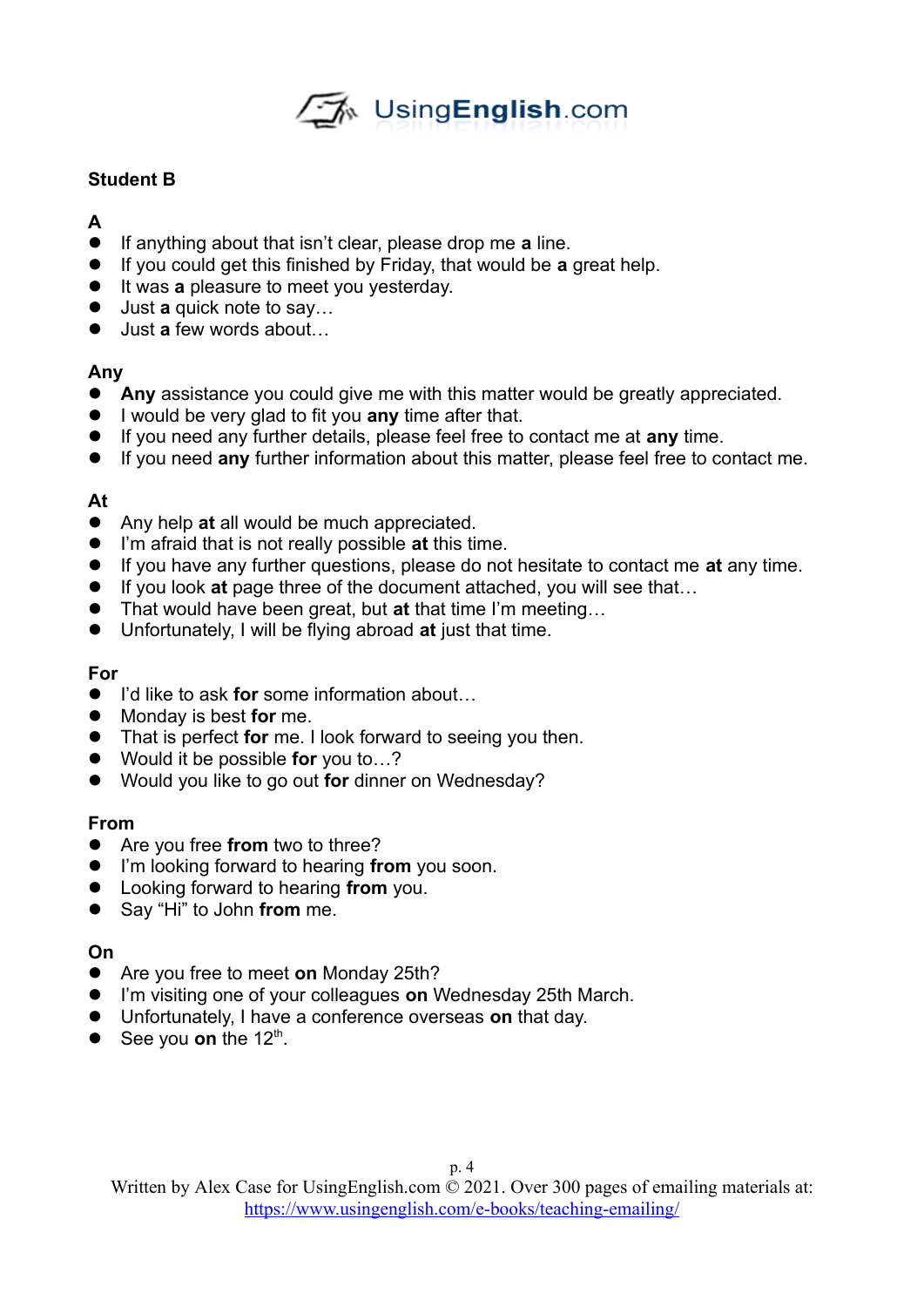

# **To**

- Can you forward this **to** Mr Jones?
- Do you have time **to** meet on Monday 25th?
- I hope we have the chance **to** meet again soon.
- **I** regret **to** inform you that...
- I was wondering if you would be able **to** help us with...
- I'd love **to** come, but...
- **I'll get back to you by Tuesday.**
- I'm delighted **to** inform you that...
- I'm looking forward **to** seeing you then.
- I'm sorry **to** tell you that...
- If you need any further information, please do not hesitate **to** contact me.
- Looking forward **to** hearing from you.
- Sorry it's taken me so long **to** reply to your email.
- Thank you for taking the time **to** meet with me yesterday.
- Thank you for writing back **to** me so quickly.
- The amount that you sent does not seem **to** be correct.
- **To**: All staff:
- We are pleased **to** inform you that…

## **Your**

- **Thank you for your quick reply.**
- Thank you for **your** understanding.
- In reply to **your** questions,...
- Thank you very much for **your** email of 7 March.
- I'm looking forward to **your** reply.
- Once again, thanks for all **your** help with this matter.

## **- (= nothing, no preposition or determiner)**

- I'm writing to you about our meeting the week after next.
- $\bullet$  Can you meet this week?
- I have arranged to visit your colleagues on Wed 25th March.
- $\bullet$  It was great to meet you yesterday.
- $\bullet$  Please let me know what time most suits you.

*Swap worksheets and do the same, but making sure you start with the most difficult sections and examples (because your partner has already seen that worksheet).*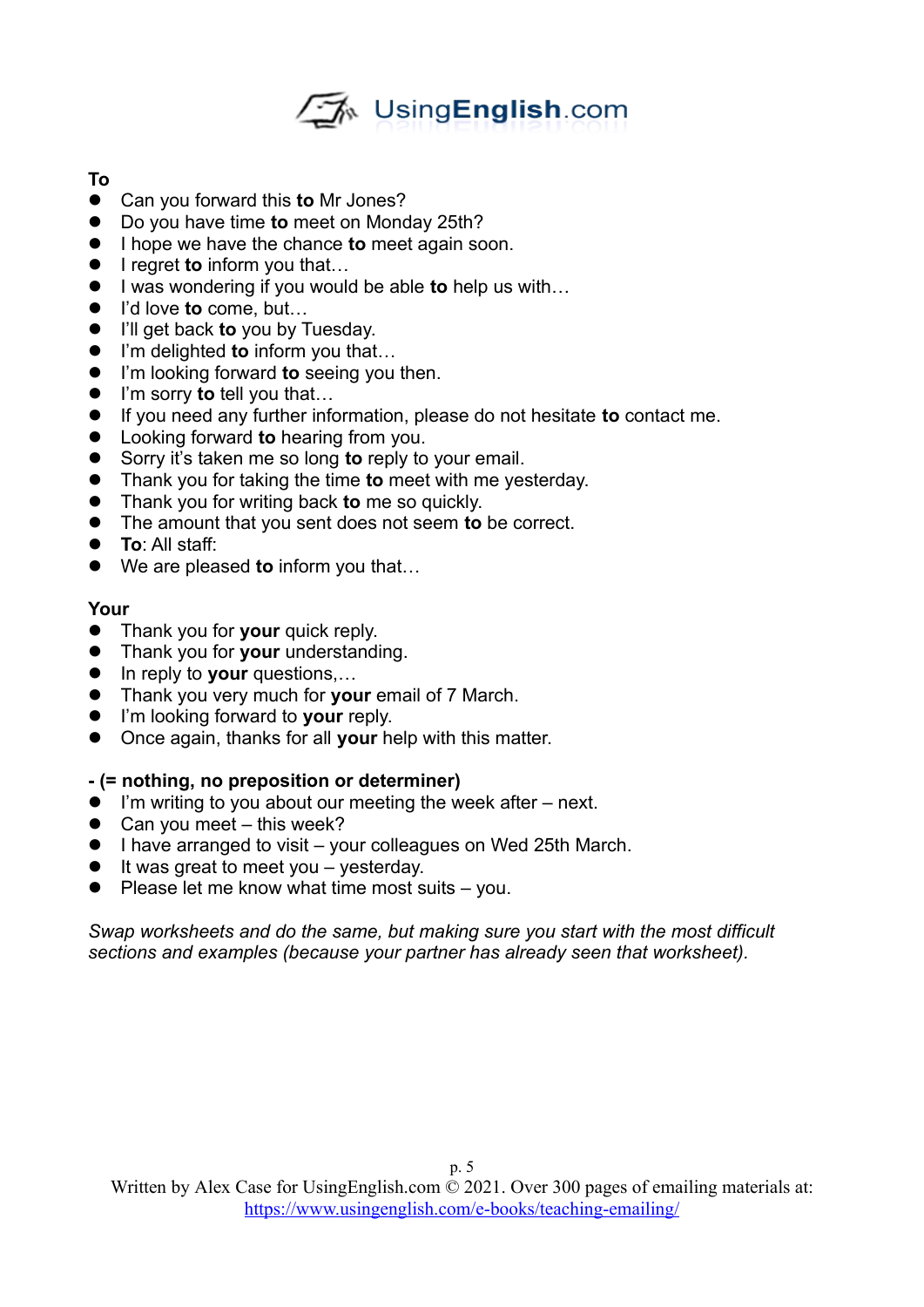

## **Determiners and prepositions grammar presentation**

*First of all without looking above, try to think of prepositions or determiners which match the definitions given below. Some prepositions or determiners can go in more than one place. Some could also be – (= no preposition and no determiner).* 

| Determiners (= articles etc)<br>One (of many) = $\frac{1}{2}$                                                                                                                                                                                 | thing"                              |
|-----------------------------------------------------------------------------------------------------------------------------------------------------------------------------------------------------------------------------------------------|-------------------------------------|
| The reader knows which one you are talking about = "                                                                                                                                                                                          | thing"                              |
| There is only one (in the world etc) = $\frac{m}{2}$ thing <sup>"</sup>                                                                                                                                                                       |                                     |
| $\,$ 66 $\,$                                                                                                                                                                                                                                  |                                     |
| <b>Prepositions</b><br><b>Prepositions of time</b><br>The opposite of "ago" = " $\sqrt{2}$ " = "                                                                                                                                              | $" + time$                          |
| $\,$ 66 $\,$<br>nd a day a date in the same state and the same state in the same state in the same state in the same state in the same state in the same state in the same state in the same state in the same state in the same state in the |                                     |
| $\,$ 66 $\,$                                                                                                                                                                                                                                  | $" + a point in time$               |
| $\boldsymbol{\zeta}\boldsymbol{\zeta}$                                                                                                                                                                                                        |                                     |
| time                                                                                                                                                                                                                                          |                                     |
| $\boldsymbol{\zeta}\boldsymbol{\zeta}$<br>intervals and the set of the set of the set of the set of the set of the set of the set of the set of the set o                                                                                     |                                     |
| <b>Prepositions of position</b>                                                                                                                                                                                                               | $\frac{1}{2}$ + a point in space    |
| <b>Other prepositions</b><br>$\boldsymbol{\zeta}\boldsymbol{\zeta}$                                                                                                                                                                           | $"$ + the topic                     |
| 66                                                                                                                                                                                                                                            | " + the purpose/ reason             |
| 66                                                                                                                                                                                                                                            | $\mathbf{r}$ = the opposite of "to" |
|                                                                                                                                                                                                                                               | ,,                                  |
| $Together = "$                                                                                                                                                                                                                                | ,,                                  |

*Look at the previous worksheets to check and finish the task above.*

p. 6 Written by Alex Case for UsingEnglish.com © 2021. Over 300 pages of emailing materials at: <https://www.usingenglish.com/e-books/teaching-emailing/>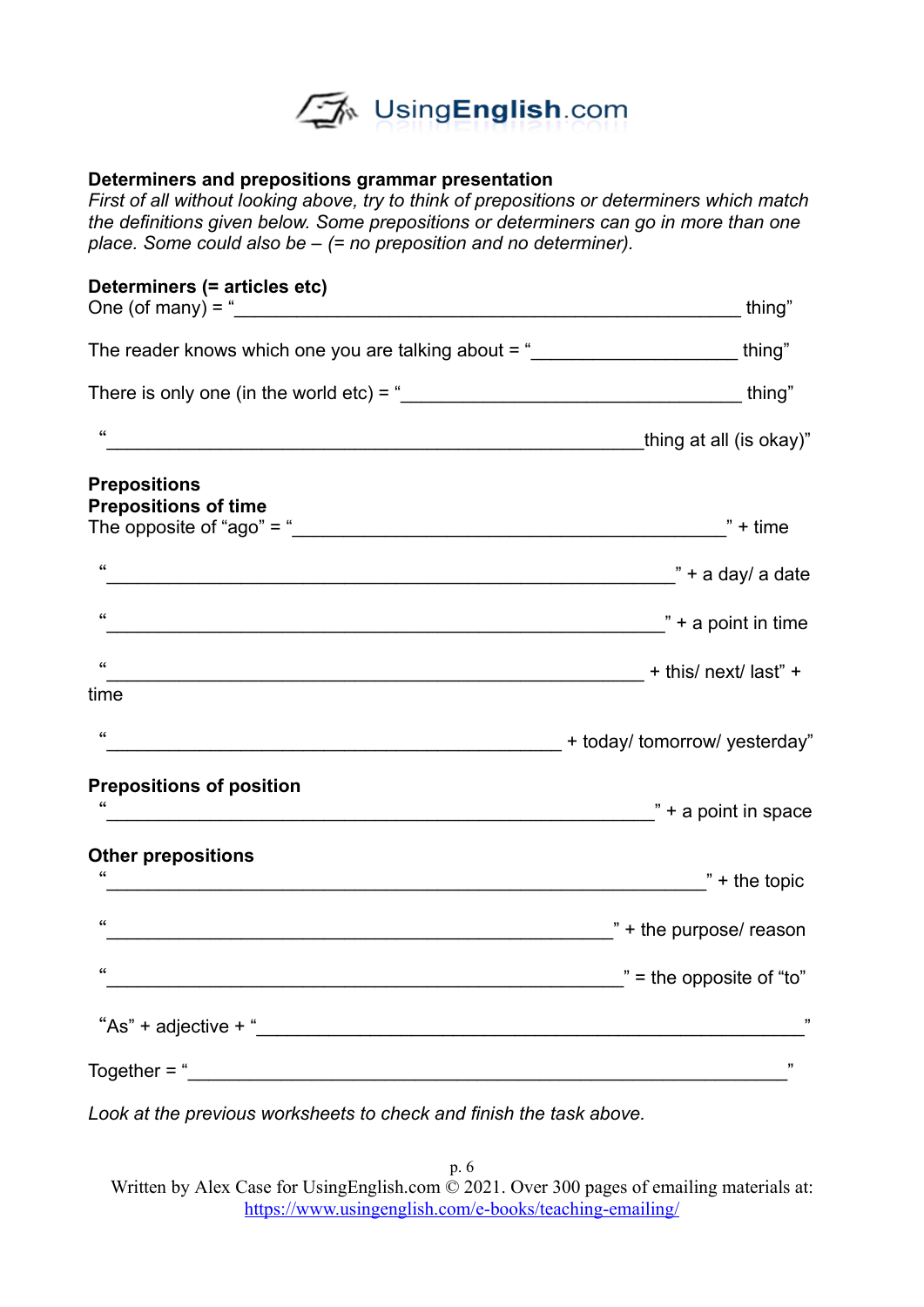

*Check as a class or with the answer key below.*

| Determiners (= articles etc)                                                    |                                                                                                                                                                                                                                |                                                       |                                     |  |
|---------------------------------------------------------------------------------|--------------------------------------------------------------------------------------------------------------------------------------------------------------------------------------------------------------------------------|-------------------------------------------------------|-------------------------------------|--|
|                                                                                 | One (of many) = $\frac{a}{a}$                                                                                                                                                                                                  |                                                       | thing"                              |  |
| The reader knows which one you are talking about = $\frac{m}{2}$ the the thing" |                                                                                                                                                                                                                                |                                                       |                                     |  |
|                                                                                 | There is only one (in the world etc) = $\frac{u}{2}$                                                                                                                                                                           | <u>the thing</u> "                                    |                                     |  |
| $\epsilon$                                                                      |                                                                                                                                                                                                                                |                                                       |                                     |  |
| okay)"                                                                          |                                                                                                                                                                                                                                |                                                       |                                     |  |
| <b>Prepositions</b><br><b>Prepositions of time</b>                              |                                                                                                                                                                                                                                |                                                       |                                     |  |
|                                                                                 | The opposite of "ago" = " $\frac{in}{\sqrt{1 + \frac{1}{i}} \cdot \frac{1}{i}}$                                                                                                                                                |                                                       | $" + time$                          |  |
| 66                                                                              |                                                                                                                                                                                                                                |                                                       |                                     |  |
| $\epsilon\epsilon$                                                              |                                                                                                                                                                                                                                |                                                       |                                     |  |
| $\epsilon\epsilon$                                                              |                                                                                                                                                                                                                                | this/next/last" + time = 1.1 + this/next/last" + time |                                     |  |
| 66                                                                              | __ _______________________ + today/ tomorrow/ yesterday"                                                                                                                                                                       |                                                       |                                     |  |
| <b>Prepositions of position</b>                                                 |                                                                                                                                                                                                                                |                                                       |                                     |  |
|                                                                                 | at the contract of the contract of the contract of the contract of the contract of the contract of the contract of the contract of the contract of the contract of the contract of the contract of the contract of the contrac |                                                       |                                     |  |
| <b>Other prepositions</b>                                                       |                                                                                                                                                                                                                                |                                                       |                                     |  |
| 66                                                                              | about on the topic that the topic that the topic                                                                                                                                                                               |                                                       |                                     |  |
| $\boldsymbol{\zeta}\boldsymbol{\zeta}$                                          | to/ for                                                                                                                                                                                                                        |                                                       | $\frac{1}{2}$ + the purpose/ reason |  |
|                                                                                 | from                                                                                                                                                                                                                           |                                                       | $\ddot{ }$ = the opposite of        |  |
| "to"                                                                            |                                                                                                                                                                                                                                |                                                       |                                     |  |
| "As" + adjective $+$ "                                                          | $\mathbf{a}\mathbf{s}$                                                                                                                                                                                                         |                                                       | ,,                                  |  |
| Together $=$ "                                                                  | with                                                                                                                                                                                                                           |                                                       | ,,                                  |  |

p. 7 Written by Alex Case for UsingEnglish.com  $\stackrel{\circ}{\odot}$  2021. Over 300 pages of emailing materials at: <https://www.usingenglish.com/e-books/teaching-emailing/>